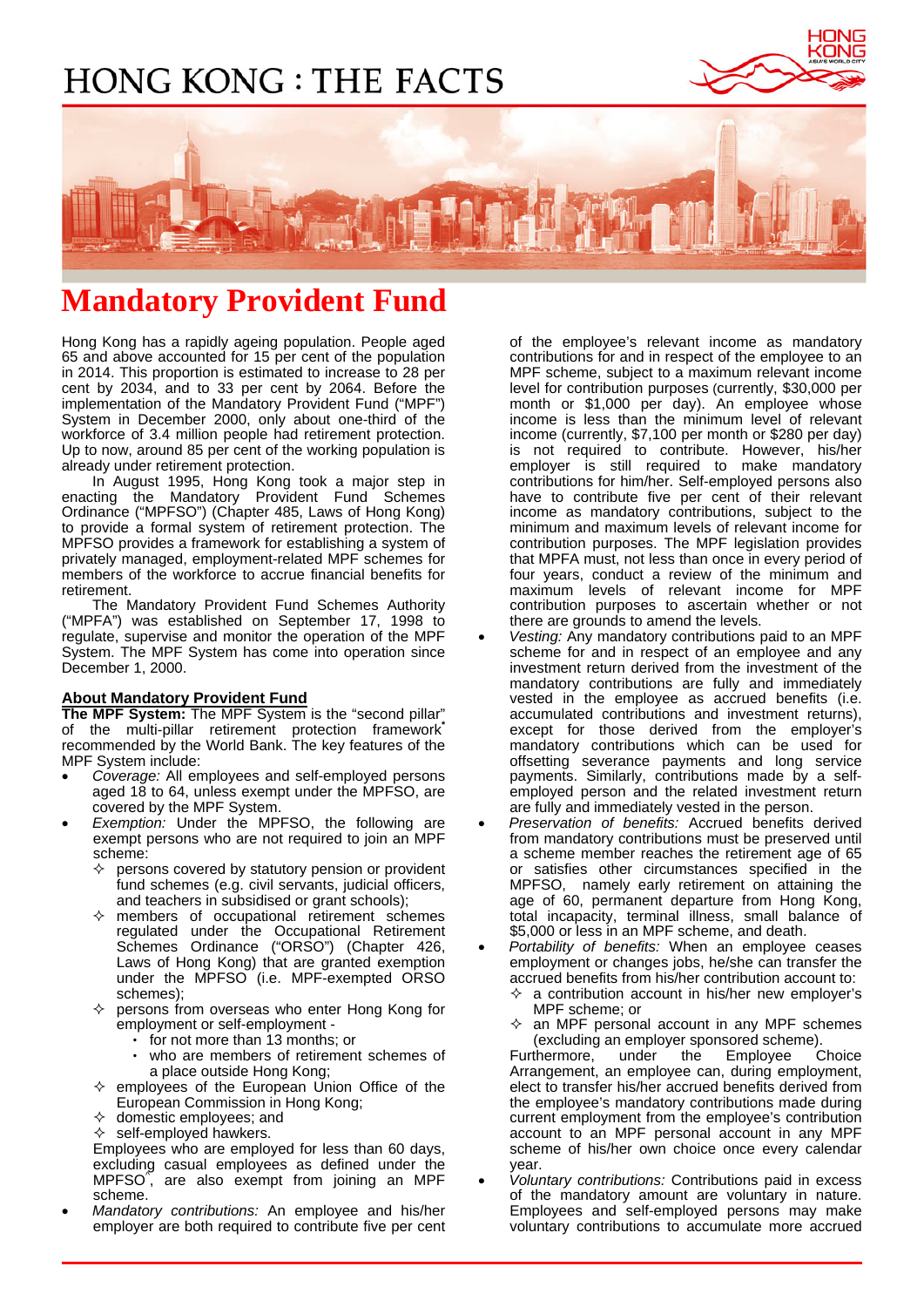benefits for retirement. Employers may also make voluntary contributions for their employees.

• *Tax deduction:* Subject to limits, mandatory contributions of employees and self-employed persons, and mandatory contributions made by employers for their employees are tax deductible.

 The MPF System has built in certain features to cater for the needs of the workforce, such as:

- *'No rejection' requirement*: All MPF trustees must not refuse applications for scheme membership made by employers on behalf of their employees or by selfemployed persons.
- *MPF Conservative Fund:* Each MPF scheme is required to offer a capital preservation fund, namely the MPF Conservative Fund, that mainly invests in bank deposits and high-quality money market instruments. This fund serves as a low-risk investment option to scheme members who are, for example, approaching retirement or unwilling to expose themselves to shorter-term movements.
- *Industry Schemes:* Industry Schemes are established for certain high labour mobility industries. The MPFA has registered two Industry Schemes for both the construction and catering industries. Under the arrangement, members of Industry Schemes do not have to change schemes when they change employment within these two industries, thus minimising the administrative burden to employers and employees entailed by the transfer of accrued benefits from one scheme to another.

#### **Protection and Safeguard**

**Security of MPF Scheme Assets:** MPF accrued benefits are one of the important sources of income to meet scheme members' financial needs after their retirement. To ensure scheme members' interests are adequately protected, all MPF schemes are managed and maintained by MPF trustees, and MPF scheme assets are under the safe custody of qualified custodians (e.g. authorized financial institutions) and are kept separate from those of employers, MPF trustees and other service providers.

 To provide additional security and protection to scheme members, there is a 'safety net' mechanism in the MPF System:

- *Capital adequacy requirement:* The approval criteria on capital adequacy and financial soundness of MPF trustees will ensure, in case they fail to administer the schemes properly, that they will have reasonable financial means to indemnify losses and improve the administration of schemes.
- *Professional indemnity insurance:* MPF trustees are required to take out adequate insurance to indemnify scheme members against losses incurred as a result of misfeasance or illegal conduct by the trustees or other service providers to whom the trustees have delegated their duties.<br>Compensation Fund:
- *Compensation Fund:* Where losses due to misfeasance or illegal conduct of MPF trustees or their service providers are not sufficiently indemnified by the professional indemnity insurance, scheme members may seek compensation from a Compensation Fund set up under the MPFSO. Investment losses due to market fluctuations however will not be compensated.

 While MPFA attaches great importance to the security of MPF scheme assets, the potential cost implications to scheme members as a result of stringent rules are not overlooked. The MPF asset security measures are formulated after extensive consultation with the legislature and the retirement schemes industry, having regard to local and international market practices. The MPF regulatory framework represents a reasonable balance

between the security of scheme assets and costeffectiveness in scheme operations. It allows flexibility for trustees and service providers to manage the schemes for best returns for scheme members and also safeguards members against undue risks. The system of regulation and supervision serves the best interests of the community.

**Investment Regulation:** Given that MPF is a mandatory and long-term investment for retirement purposes, investments in MPF schemes are subject to stringent regulation to safeguard scheme members against undue investment risks. MPF investments must be done by investment managers registered with relevant regulatory authorities. MPF trustees and investment managers are bound by detailed duties and powers set out in the law regarding the administration and investment management of MPF funds.

 MPF investments must be permissible investments prescribed in the MPF legislation. The list of permissible investments is developed in the light of prevailing best practices in the retirement fund industry in order to reduce risks, such as those relating to liquidity, valuation, counter parties and diversification. MPF investments are also subject to general restrictions, including the spread of the investments, borrowing and lending of securities, currency exposure, etc.

**Supervision of the MPF Industry:** Various measures are in place to ensure that MPF trustees and service providers in the MPF industry comply with legislative requirements and act in scheme members' best interests:

- *Stringent approval and registration criteria:* MPF schemes must be governed by the laws of Hong Kong. In this regard, only companies and individuals that meet the stringent criteria, including capital adequacy, financial soundness, fitness and propriety of directors and controllers, can become MPF trustees. In addition, only schemes that comply with the prescribed standards, including those relating to internal controls and investment of scheme assets, can be registered as MPF schemes. For applications for MPFA's approval to introduce new MPF funds to existing schemes, MPF trustees must justify that the addition of the new funds is in the interest of scheme members. Furthermore, MPF intermediaries are required to register with MPFA before they can carry out sales and marketing activities or give advice in relation to MPF schemes.
- *On-going monitoring:* The MPFA is empowered to regulate and monitor the operation of the MPF System and MPF trustees' compliance with statutory requirements. MPF trustees are required to submit returns, financial statements and internal control reports on a regular basis. The MPFA also conducts field inspections and may commission special audits and investigations, and imposes sanctions on MPF trustees that breach relevant requirements. Under an institution-based regulatory regime, MPF institution-based regulatory regime, MPF intermediaries are supervised by the financial regulator of their respective trade and MPFA may impose disciplinary sanctions on registered intermediaries if they fail to comply with performance requirements or are convicted of an offence under the MPF legislation. MPF intermediaries are required to submit returns to MPFA annually.

 To promote good corporate governance, proper risk management and a strong compliance culture among the MPF trustees, MPFA has put in place a set of Compliance Standards to assist MPF trustees in establishing a rigorous framework for monitoring their compliance with statutory duties and responsibilities.

 To enhance transparency, MPFA has issued a Code on Disclosure for MPF Investment Funds to improve the